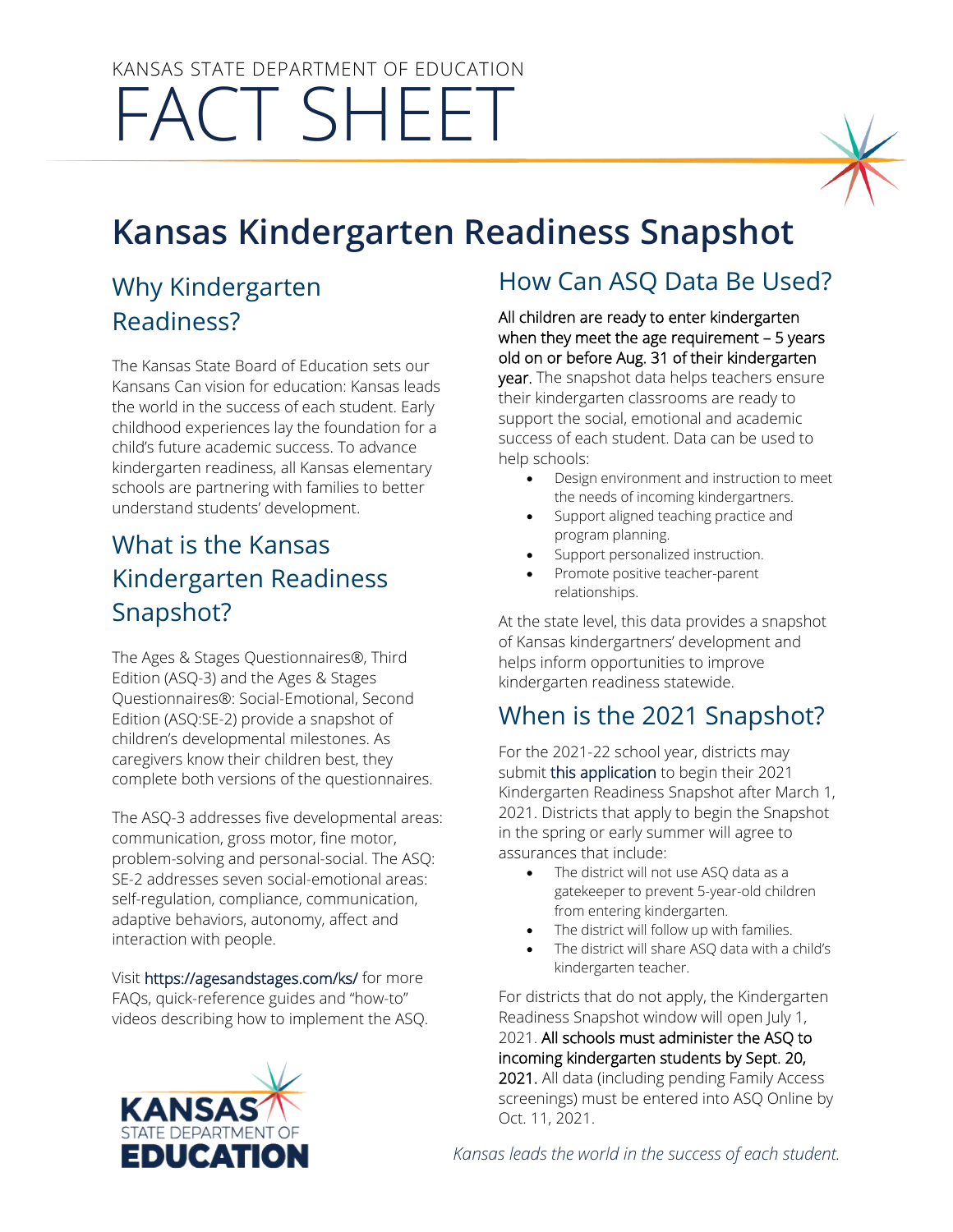# KANSAS STATE DEPARTMENT OF EDUCATION FACT SHEET

## Reminders as You Prepare for the Kansas Kindergarten Readiness Snapshot

- Archive data from the 2020–2021 School Year Archive your students from the 2020–2021 school year before you begin this year's screening initiative. Watch thi[s short video](https://agesandstages.com/ks/how-to-videos/#silk-accordion-0-50) for instructions on how to archive your student data.
- Update Parent/Guardian Consent Language Schools must use updated (March 2021) language for receiving parent/guardian consent. Parent/Guardian Consent Form (Print and Online) is available for download under "Initiative [Resources" on the Kansas sitelet.](https://agesandstages.com/ks/#silk-tabs-0-1) For instructions on how to set up Family Access, click [here.](https://agesandstages.com/ks/how-to-videos/#silk-accordion-0-23)

• Review your Family Access pages Make sure your ASQ-3 and ASQ:SE-2 Family Access pages are linked. Linking your ASQ-3 and ASQ:SE-2 pages will allow caregivers to complete both questionnaires at the same time without having to re-enter child and caregiver demographic information. For instructions on how to link your family access pages, clic[k here.](https://agesandstages.com/ks/how-to-videos/#silk-accordion-0-26) 

• Update Program Administrators/Teachers You can add multiple teachers to your ASQ Online program by importing the information. Simply enter the necessary information into the import template (last name, first name, username, email address, phone number) and upload the import file to ASQ Online. New user accounts will be created for your users automatically. For instructions, click [here.](https://agesandstages.com/ks/how-to-videos/#silk-accordion-0-17)

### Tips for introducing ASQ to parents and caregivers:

- Share the purpose of the Kindergarten Readiness Snapshot. The Message for Parents and [Caregivers](https://agesandstages.com/ks/#silk-accordion-0-5) and th[e ASQ for Parents Quick-Guide to Screening](https://agesandstages.com/wp-content/uploads/2018/12/ASQ-For-Parents-Packet.pdf) may be useful to share.
- Give parents guidance and make them feel prepared to successfully complete a screening.
- Review the *Important Points to Remember* on the first page of the questionnaires with parents.
- Explain the types of questions on ASQ-3 and ASQ:SE-2 and review the response options. For ASQ:SE-2, explain the Concern column.
- Tell parents that you'll share results with them.

### Tips for Partnering and Sharing ASQ results with Families:

- Share results with parents in a one-on-one conversation (Don't just hand out a score report).
- Explain results using language such as above cutoffs, close to cutoffs, and below cutoffs.
- Highlight what the child does well and focus on positives first.
- Be sensitive and positive. This is an opportunity to build teacher–parent relationships!
- Examine any concerns together.
- Talk about next steps of development.